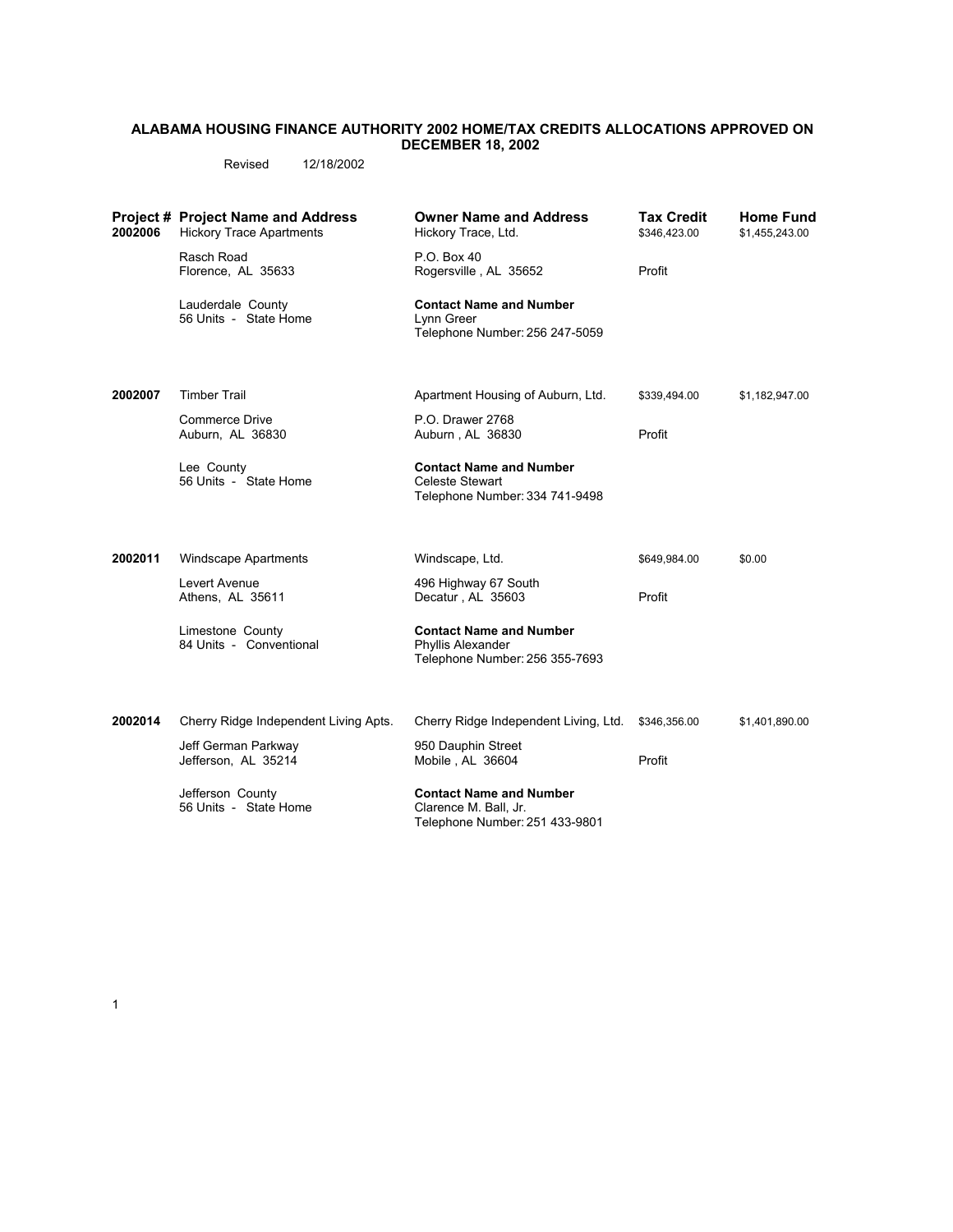| 2002015 | <b>Project # Project Name and Address</b><br><b>Orchard Park Apartments</b><br>Highway 21<br>Hayneville, AL 36040 | <b>Owner Name and Address</b><br>Independent Living<br>Investments-Lowndes, LLC<br>950 Dauphin Street<br>Mobile, AL 36604 | <b>Tax Credit</b><br>\$0.00<br>Profit | <b>Home Fund</b><br>\$766,823.00 |
|---------|-------------------------------------------------------------------------------------------------------------------|---------------------------------------------------------------------------------------------------------------------------|---------------------------------------|----------------------------------|
|         | Lowndes County<br>10 Units - State Home                                                                           | <b>Contact Name and Number</b><br>Clarence M. Ball, Jr.<br>Telephone Number: 251 433-9801                                 |                                       |                                  |
| 2002017 | <b>Carson Landing Apartments</b>                                                                                  | Carson Landing Apartments, LLC                                                                                            | \$491,882.00                          | \$0.00                           |
|         | East End of 15th Ct NW off Carson Rd.<br>Unicorporated Jefferson County, AL                                       | 1037 22nd Street South Suite 101<br>Birmingham, AL 35205                                                                  | Profit                                |                                  |
|         | Jefferson County<br>72 Units - Conventional                                                                       | <b>Contact Name and Number</b><br>David G. Sumrall<br>Telephone Number: 205 328-8144                                      |                                       |                                  |
| 2002024 | <b>Chase Park Apartments</b>                                                                                      | Chase Park Associates, Ltd.                                                                                               | \$550,512.00                          | \$0.00                           |
|         | Alabama River Parkway<br>Montgomery, AL 36101                                                                     | 1624 Blount Avenue<br>Guntersville, AL 35976                                                                              | Profit                                |                                  |
|         | Montgomery County<br>88 Units - Conventional                                                                      | <b>Contact Name and Number</b><br>Sandy Goff<br>Telephone Number: 256 638-4022                                            |                                       |                                  |
| 2002028 | <b>Brewbaker Square</b>                                                                                           | Brisben Brewbaker Limited                                                                                                 | \$937,515.00                          | \$0.00                           |
|         | Troy Highway/Highway 231 South<br>Montgomery, AL 36116                                                            | Partnership<br>7800 E Kemper Road<br>Cincinnati, OH 45249                                                                 | Profit                                |                                  |
|         | Montgomery County<br>144 Units - Conventional                                                                     | <b>Contact Name and Number</b><br>Don Paxton<br>Telephone Number: 513 489-1990 ext                                        |                                       |                                  |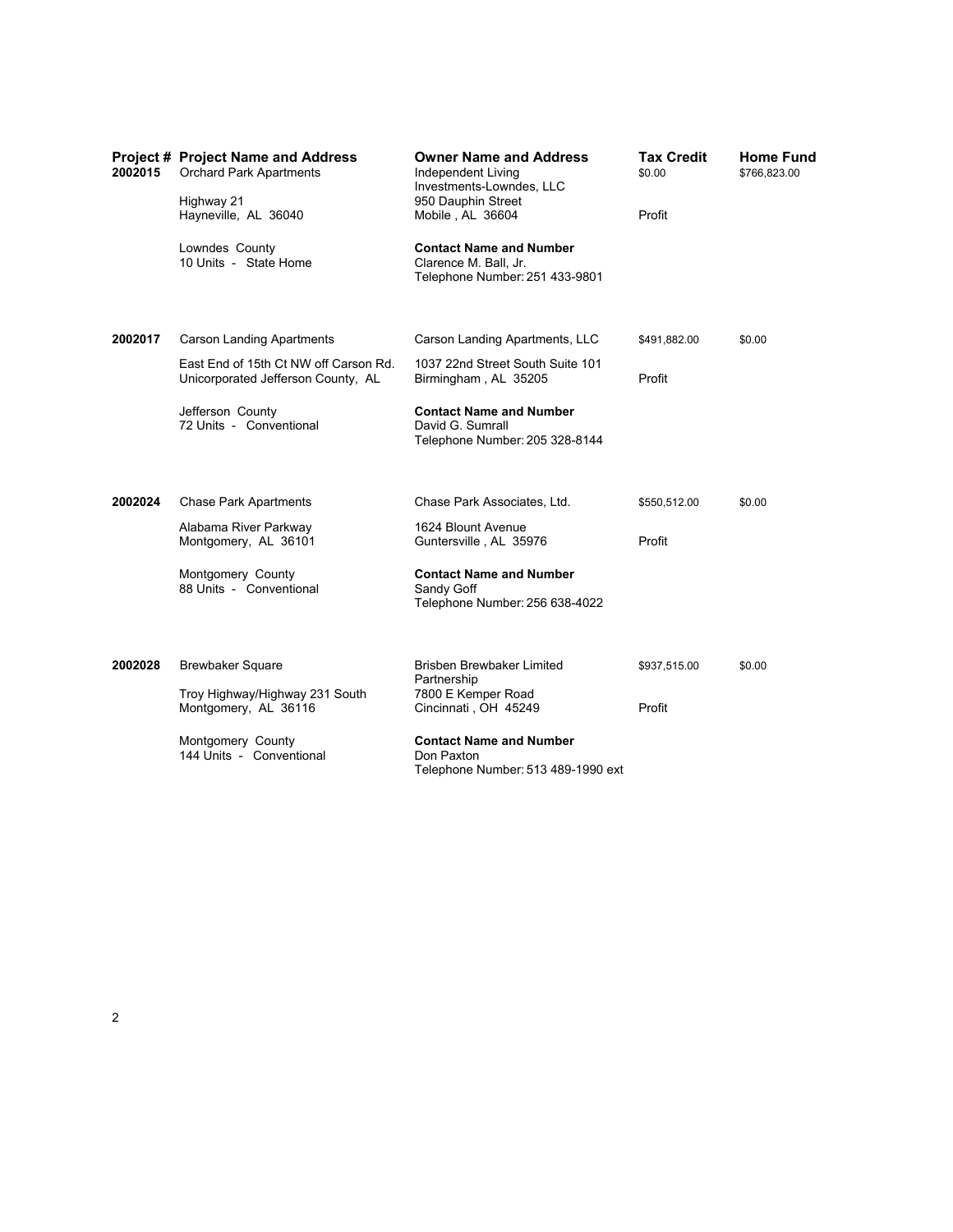| 2002030 | <b>Project # Project Name and Address</b><br>Savannah Park | <b>Owner Name and Address</b><br>Savannah Park, LLC                                        | <b>Tax Credit</b><br>\$464,220.00 | <b>Home Fund</b><br>\$0.00 |
|---------|------------------------------------------------------------|--------------------------------------------------------------------------------------------|-----------------------------------|----------------------------|
|         | Lawson Avenue<br>Foley, AL 36535                           | 2117 2nd Avenue North<br>Birmingham, AL 35203                                              | Profit                            |                            |
|         | Baldwin County<br>80 Units - Conventional                  | <b>Contact Name and Number</b><br><b>William Dobbins</b><br>Telephone Number: 205 328-9600 |                                   |                            |
| 2002033 | Autumn Ridge Apartments                                    | Autumn Ridge Apartments, LLC                                                               | \$367,833.00                      | \$0.00                     |
|         | <b>Knox Street</b><br>Troy, AL 36081                       | 201 Segars Street<br>Troy, AL 36081                                                        | Non Profit                        |                            |
|         | Pike County<br>42 Units - Conventional                     | <b>Contact Name and Number</b><br>C. W. Chapman<br>Telephone Number: 662 236-5080 ext      |                                   |                            |
| 2002034 | <b>Hilltop Apartments</b>                                  | Hilltop Apartments, LLC                                                                    | \$0.00                            | \$1,060,838.00             |
|         | <b>Hilltop Drive</b><br>Selma, AL 36701                    | 444 Washington Street<br>Selma, AL 36701                                                   | Profit                            |                            |
|         | Dallas County<br>14 Units - State Home                     | <b>Contact Name and Number</b><br>Randy Aldridge<br>Telephone Number: 256 760-9624         |                                   |                            |
| 2002035 | <b>Ashton Way Apartments</b>                               | Ashton Way Apartments, LLC                                                                 | \$518,136.00                      | \$0.00                     |
|         | Samford Court & Clifford Street<br>Opelika, AL 36801       | 1706 Toomer Street<br>Opelika, AL 36801                                                    | Profit                            |                            |
|         | Lee County<br>70 Units - Conventional                      | <b>Contact Name and Number</b><br>Judy Van Dyke<br>Telephone Number: 334 741-0809          |                                   |                            |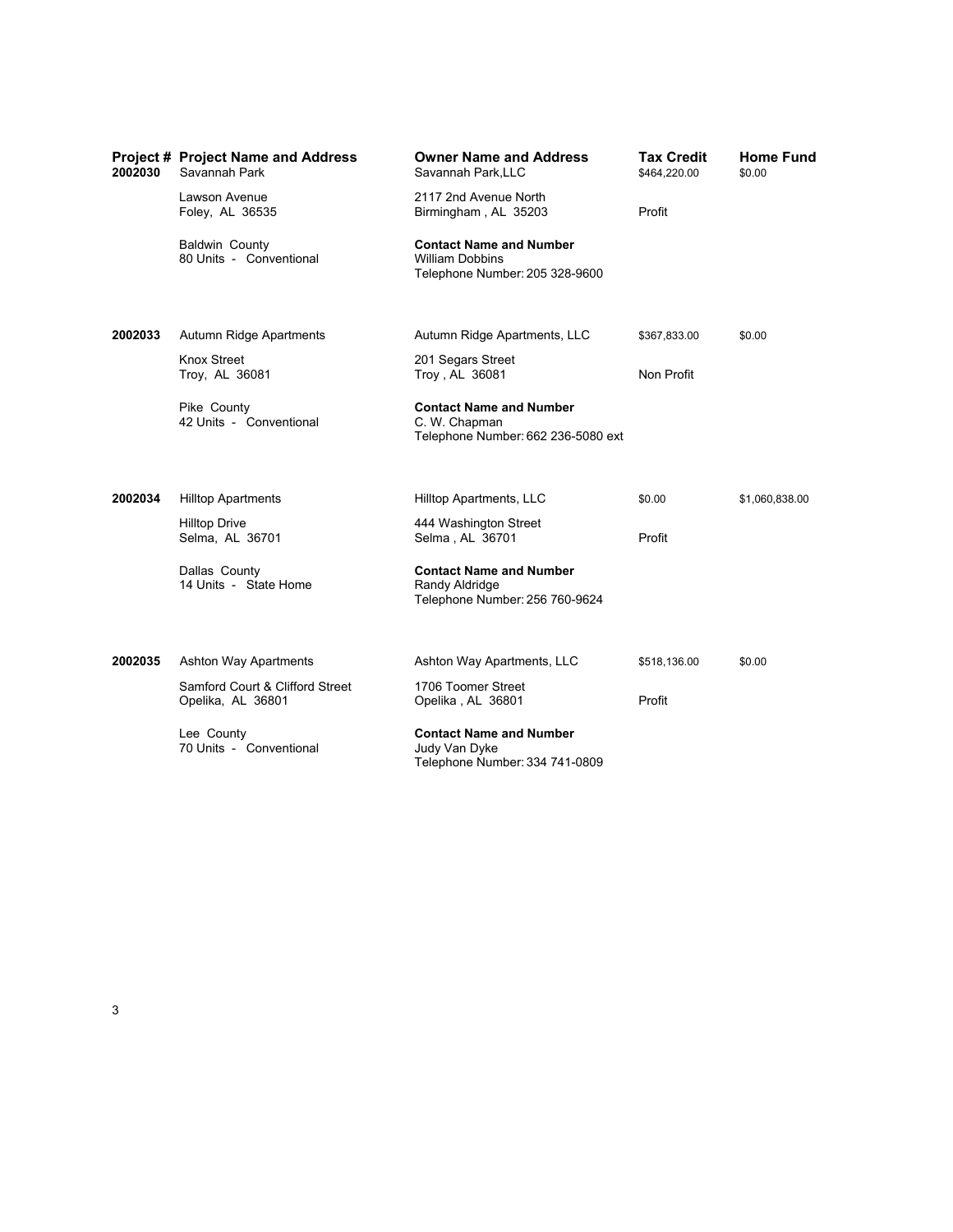| 2002037 | <b>Project # Project Name and Address</b><br><b>Grand View Apartments</b> | <b>Owner Name and Address</b><br>Northport Housing II, Ltd.                              | <b>Tax Credit</b><br>\$596,399.00 | <b>Home Fund</b><br>\$0.00 |
|---------|---------------------------------------------------------------------------|------------------------------------------------------------------------------------------|-----------------------------------|----------------------------|
|         | 1700 Snows Mill Avenue<br>Northport, AL 35476                             | 3500 West Circle<br>Northport, AL 35476                                                  | Non Profit                        |                            |
|         | Tuscaloosa County<br>72 Units - Conventional                              | <b>Contact Name and Number</b><br>David Morrow<br>Telephone Number: 205 759-5781         |                                   |                            |
| 2002038 | <b>Bell Grayson Manor</b>                                                 | West Alabama Mental Health Board,<br>Inc.                                                | \$0.00                            | \$944,198.00               |
|         | 203 Bell Grayson Road<br>Demopolis, AL 36732                              | 1215 South Walnut Avenue<br>Demopolis, AL 36732                                          | First Time Non Profit             |                            |
|         | Marengo County<br>14 Units - State Home                                   | <b>Contact Name and Number</b><br>David Morrow<br>Telephone Number: 205 759-5781         |                                   |                            |
| 2002042 | <b>Willow Trace Apartments</b>                                            | Willow Trace Apartments, Ltd.                                                            | \$270,448.00                      | \$1,264,919.00             |
|         | <b>Stanley Drive</b><br>Jackson, AL 36545                                 | 527 Main Ave. Suite A<br>Northport, AL 35476                                             | Profit                            |                            |
|         | Clarke County<br>40 Units - State Home                                    | <b>Contact Name and Number</b><br>Douglas P. Hollyhand<br>Telephone Number: 205 345-0955 |                                   |                            |
| 2002046 | Magnolia Gardens                                                          | Magnolia Gardens, Limited<br>Partnership                                                 | \$386,352.00                      | \$0.00                     |
|         | Marie Foster Street<br>Selma, AL 36702                                    | P.O. Box 1909<br>Albertville, AL 35950                                                   | First Time Non Profit             |                            |
|         | Dallas County<br>48 Units - Conventional                                  | <b>Contact Name and Number</b><br>Pat Kelton<br>Telephone Number: 256 878-6054           |                                   |                            |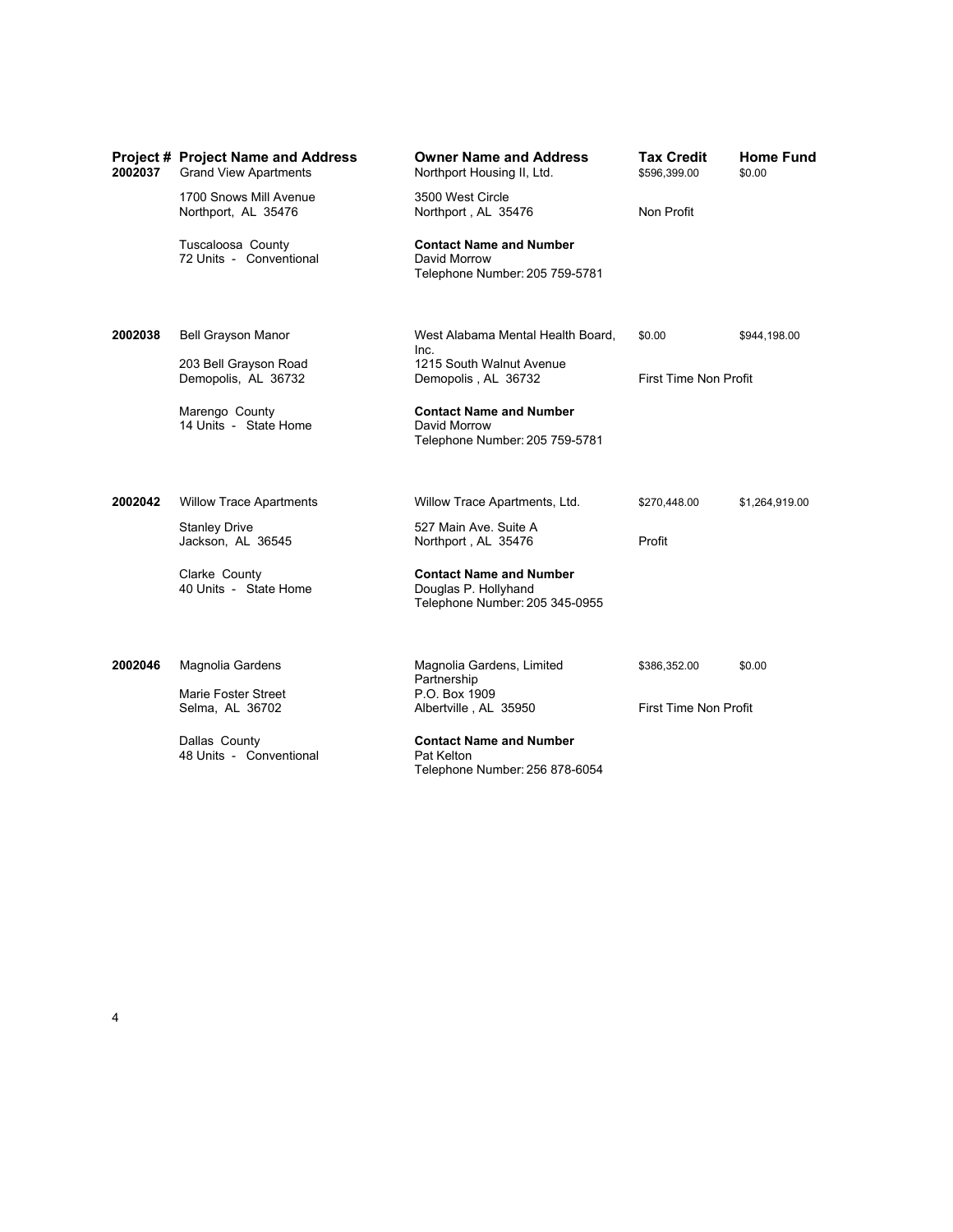| 2002048 | <b>Project # Project Name and Address</b><br>Olympia Gardens | <b>Owner Name and Address</b><br>Olympia Gardens, Limited Partnership               | <b>Tax Credit</b><br>\$307,851.00 | <b>Home Fund</b><br>\$1,247,500.00 |
|---------|--------------------------------------------------------------|-------------------------------------------------------------------------------------|-----------------------------------|------------------------------------|
|         | Meridian Street<br>Huntsville, AL 35816                      | P.O. Box 1909<br>Albertville, AL 35950                                              | <b>CHDO</b>                       |                                    |
|         | Madison County<br>48 Units - State Home                      | <b>Contact Name and Number</b><br>Pat Kelton<br>Telephone Number: 256 878-6054      |                                   |                                    |
| 2002051 | <b>Englewood Apartments</b>                                  | Englewood Apartments, L.P.                                                          | \$151,592.00                      | \$591,159.00                       |
|         | La Rue Finis<br>Leesburg, AL 35983                           | 555 Sparkman Drive<br>Huntsville, AL 35816                                          | Non Profit                        |                                    |
|         | Cherokee County<br>24 Units - State Home                     | <b>Contact Name and Number</b><br>Pat Kelton<br>Telephone Number: 256 878-6054      |                                   |                                    |
| 2002054 | <b>Metropolitan Gardens</b>                                  | Metropolitan Gardens Partnership I, LP \$1,058,253.00                               |                                   | \$0.00                             |
|         | 600 24th Street North<br>Birmingham, AL 35203                | 4000 Ridge Park 1130 South 22nd St.<br>Birmingham, AL 35205                         | Profit                            |                                    |
|         | Jefferson County<br>197 Units - Conventional                 | <b>Contact Name and Number</b><br>James Hooker<br>Telephone Number: 205 802-2100    |                                   |                                    |
| 2002057 | <b>Brookridge Apartments</b>                                 | Brookridge Apartments, LLC                                                          | \$0.00                            | \$751,397.00                       |
|         | <b>Valentine Street</b><br>Ozark, AL 36360                   | 2694 South Park Avenue<br>Dothan, AL 36301                                          | Non Profit                        |                                    |
|         | Dale County<br>10 Units - State Home                         | <b>Contact Name and Number</b><br><b>Ed Enlow</b><br>Telephone Number: 334 712-2720 |                                   |                                    |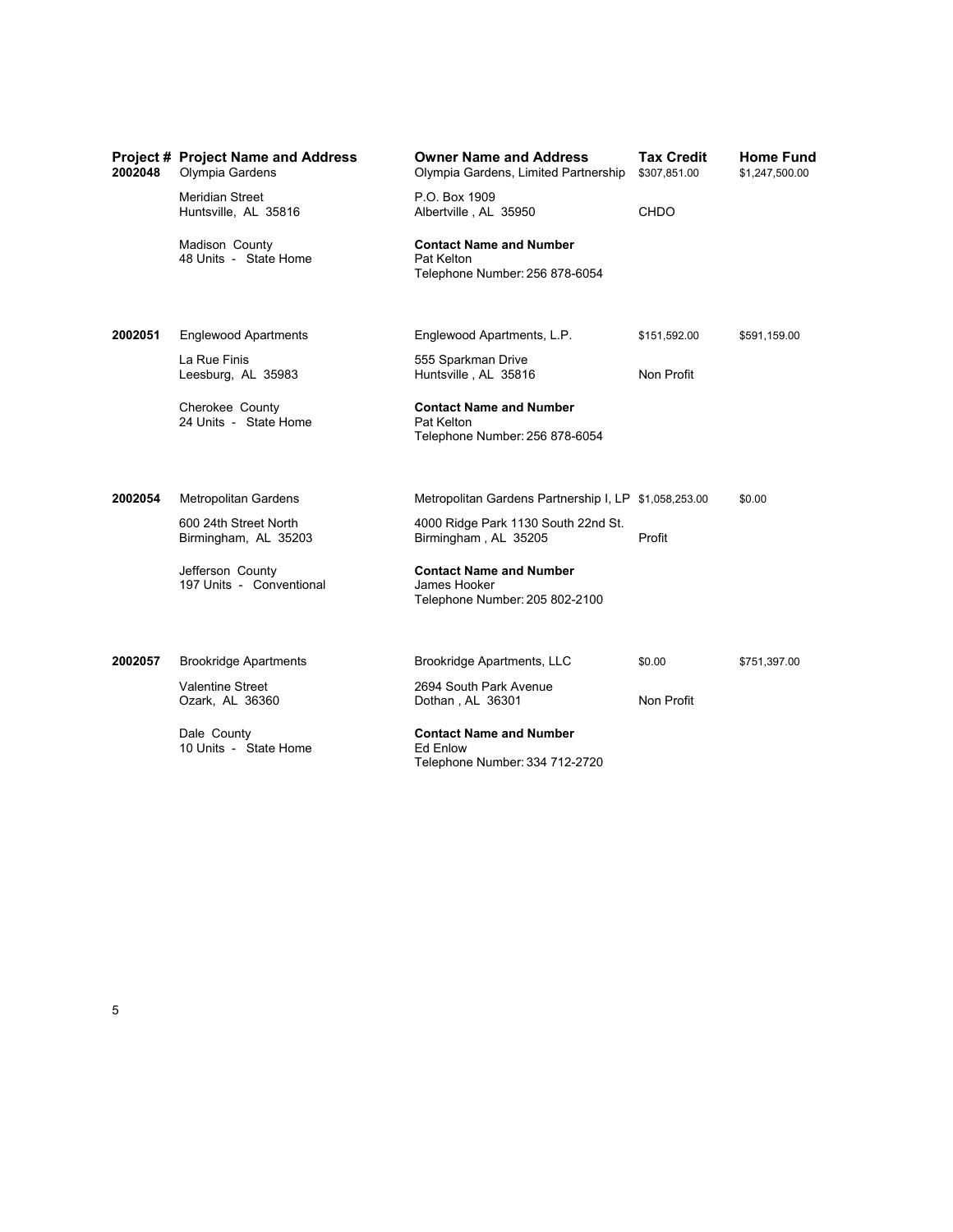| 2002058 | <b>Project # Project Name and Address</b><br><b>Covington Place Apartments</b> | <b>Owner Name and Address</b><br>Covington Place Apartments, LLC                        | <b>Tax Credit</b><br>\$0.00 | <b>Home Fund</b><br>\$734,699.00 |
|---------|--------------------------------------------------------------------------------|-----------------------------------------------------------------------------------------|-----------------------------|----------------------------------|
|         | U.S. Highway 431<br>Abbeville, AL 36310                                        | 2694 South Park Avenue<br>Dothan, AL 36301                                              | Non Profit                  |                                  |
|         | Henry County<br>10 Units - State Home                                          | <b>Contact Name and Number</b><br>Ed Enlow<br>Telephone Number: 334 712-2720            |                             |                                  |
| 2002059 | Carrington Way Apartments                                                      | Carrington Way Apartments, LLC                                                          | \$0.00                      | \$734,095.00                     |
|         | Dr. T. V. McCoo Blvd<br>Eufaula, AL 36072                                      | 2694 South Park Avenue<br>Dothan, AL 36301                                              | Non Profit                  |                                  |
|         | Barbour County<br>10 Units - State Home                                        | <b>Contact Name and Number</b><br>Ed Enlow<br>Telephone Number: 334 712-2720            |                             |                                  |
| 2002060 | <b>Black Oak Apartments</b>                                                    | <b>Black Oak Apartments, LLC</b>                                                        | \$0.00                      | \$731,475.00                     |
|         | <b>Bloomfield Street</b><br>Union Springs, AL 36089                            | 200 Cherry Street<br>Troy, AL 36081                                                     | Non Profit                  |                                  |
|         | <b>Bullock County</b><br>10 Units - State Home                                 | <b>Contact Name and Number</b><br>Don Schofield<br>Telephone Number: 334 566-1271       |                             |                                  |
| 2002062 | <b>Collier Cove</b>                                                            | Collier Cove Associates, Ltd.                                                           | \$283,003.00                | \$1,015,158.00                   |
|         | Stallworth Ave.<br>Hartselle, AL 35640                                         | P.O. Box 170<br>Fyffe, AL 35971                                                         | Profit                      |                                  |
|         | Morgan County<br>40 Units - State Home                                         | <b>Contact Name and Number</b><br>Lowell R. Barron II<br>Telephone Number: 256 623-3813 |                             |                                  |